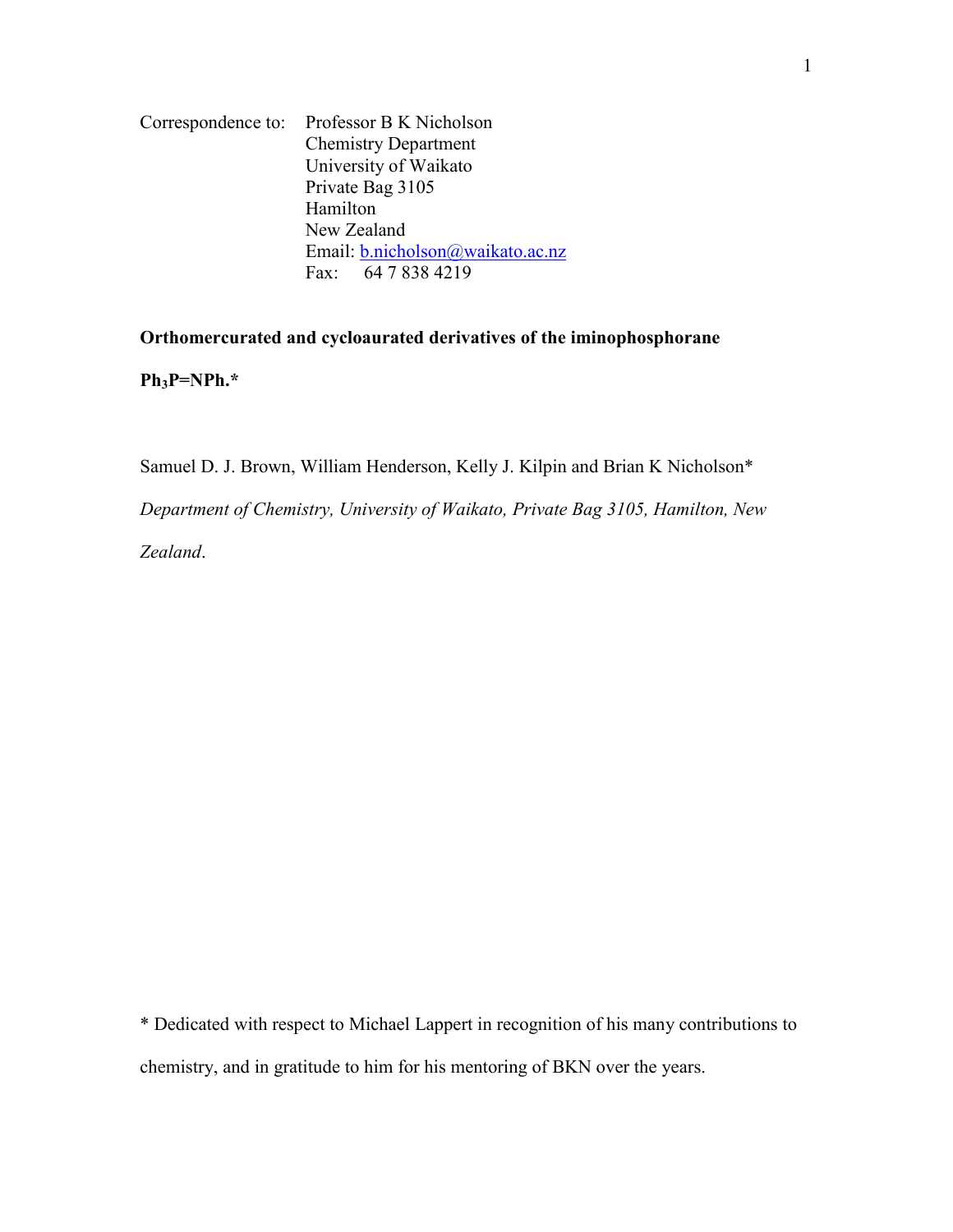## **Synopsis**

One of the P-bonded phenyl rings of Ph<sub>3</sub>P=NPh can be substituted at an *ortho*-carbon by an HgCl or by an AuCl<sub>2</sub> group; only a weak N...Hg interaction is present for the mercury example, but the gold one is fully cyclometallated.

**\_\_\_\_\_\_\_\_\_\_\_\_\_\_\_\_\_\_\_\_\_\_\_\_\_\_\_\_\_\_\_\_\_\_\_\_\_\_\_\_\_\_\_\_\_\_\_\_\_\_\_\_\_\_\_\_\_\_\_\_\_\_\_\_\_\_\_\_\_\_\_\_** 



## **Abstract**.

*Ortho*-lithiation of Ph<sub>3</sub>P=NPh followed by reaction with HgCl<sub>2</sub> gave good yields of  $[Hg{C_6}H_4(PPh_2=NPh)-2{Cl}]$ , **3**, which was characterised spectroscopically and by an Xray crystal structure determination. This is an isomer of the product of direct mercuration of Ph3P=NPh which occurs on the N-bonded phenyl ring [*Vicente et al, Organometallics,*  22 (2003) 4248]. Transmetallation of **3** with [AuCl<sub>4</sub>] gave the corresponding cycloaurated complex  $[Au\{\kappa^2-C_N-C_6H_4(PPh_2=NPh)-2\}Cl_2]$ , with a five-membered metallocyclic ring incorporating four different elements.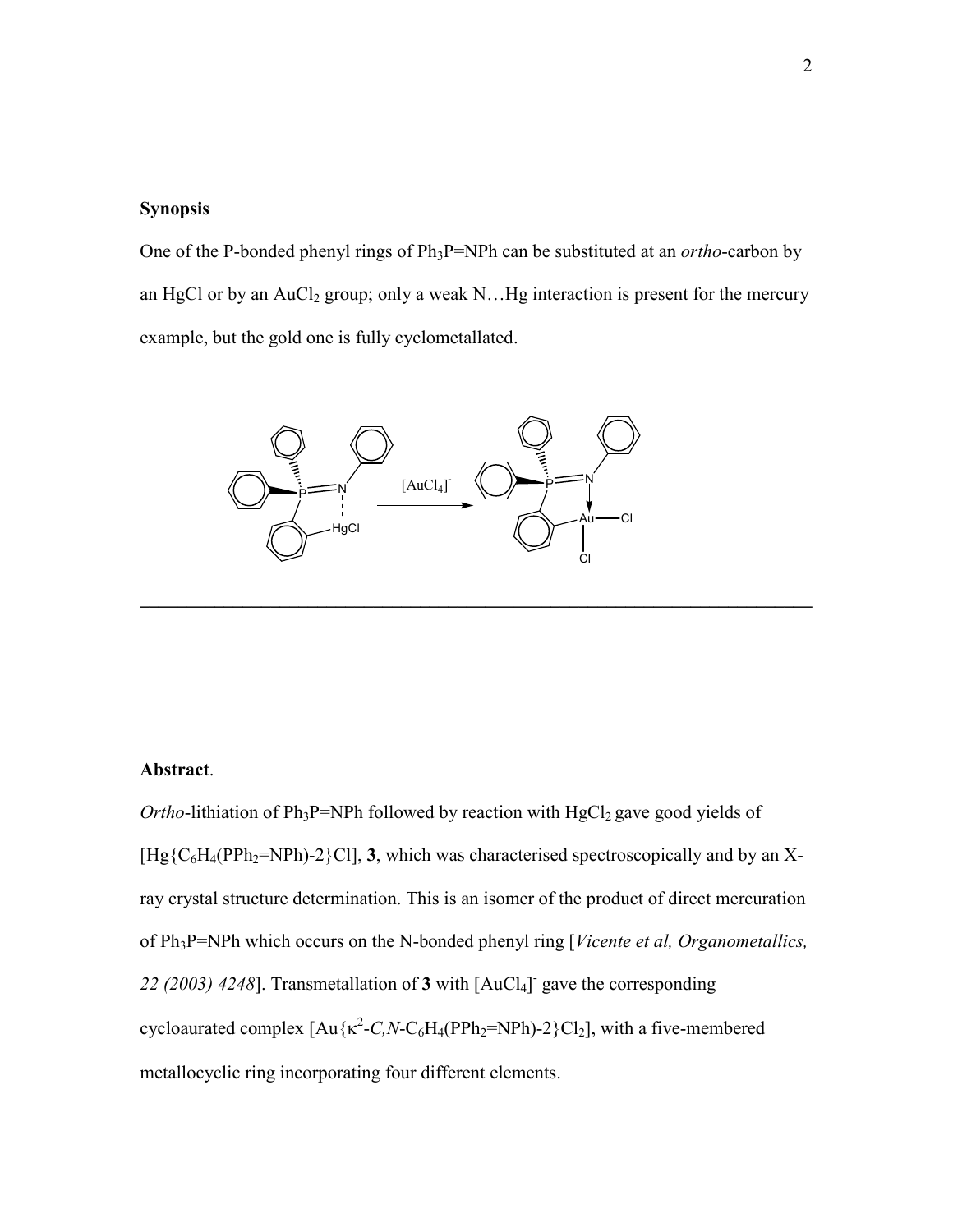#### **1. Introduction**.

Iminophosphoranes,  $R_3P=NR$  are a readily accessible class of compound through the Staudinger reaction of  $R_3P$  with  $R^2N_3$ , or from  $R_3PBr_2$  and  $R^2NH_2$  [1-3]. The electronic and steric properties can be tuned through appropriate choice of R and R'. Alper showed many years ago that the  $Ph_3P=NR$  examples underwent reaction with Pd(OAc)<sub>2</sub> to give cyclopalladiated complexes 1 [4]. More recently, Vicente *et al* have prepared a more extensive range of cyclopalladiated examples, and examined their reactivity towards alkynes and isonitriles [5]. We have shown previously that direct cyclo-manganation and -rheniation of Ph3P=NPh occurs readily to give **2** [6].



As far as we are aware these are the only cyclometallated derivatives of iminophosphoranes involving transition metals that have been prepared directly, though other examples of both transition- and main-group metal derivatives have been synthesised via *ortho*-lithiation of Ph<sub>3</sub>P=NR' followed by coupling with appropriate metal halides [7,8].

We and others have been developing Au(III) chemistry based on cycloaurated C<sub>,</sub>Ndonor ligands which confer stability on this high oxidation state. So far most studies have concentrated on N,N-dimethylbenzylamine, and phenyl- or benzyl-pyridines as the substrate giving both five- and six-membered chelate rings [9-12]. The resulting square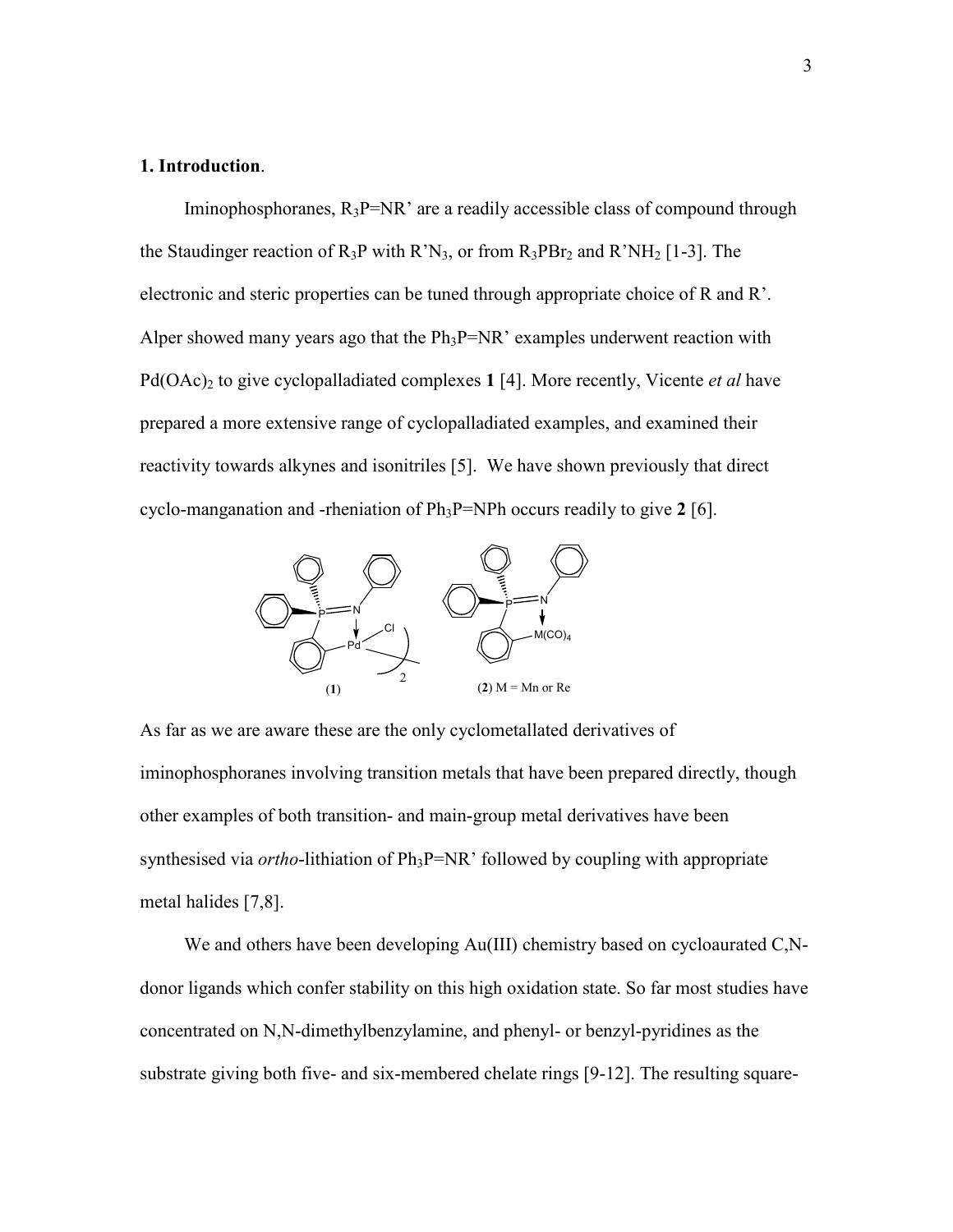planar complexes are also of interest for possible biological activity, since they are formally analogous to *cis*-Platin species, and pharmacological properties have been recognised for some cycloaurated Au(III) species [13]. For many of these compounds direct cycloauration with [AuCl<sub>4</sub>] is not viable, so transmetallation from the corresponding ortho-metallated mercury derivative is commonly employed [14].

We decided to explore the  $Au(III)$  chemistry of  $Ph_3P=NPh$ , and this required the prior synthesis of the ortho-mercurated (on a P-bonded phenyl ring) intermediate. In this paper we report the syntheses and structures of the mercurated and aurated derivatives **3** and **4** respectively.

#### **2. Experimental Section**

#### *2.1 General*

 Reactions were routinely carried out under a nitrogen atmosphere using Schlenk techniques and solvents that were distilled under nitrogen from appropriate drying agents before use. Electrospray mass spectra were recorded on a VG Platform II spectrometer, operated as detailed elsewhere [15]. Assignments were confirmed by simulation of the characteristic isotope patterns using the ISOTOPE program [16]. The peaks reported are the most intense in the isotopic envelope. NMR spectra were obtained on a Bruker AC300 instrument operating under standard conditions. IR spectra were recorded on a Digilab Scimitar instrument as KBr disks.  $Ph_3P=NPh$  was prepared by a literature method [17] and  $[Me_4N][AuCl_4]$  from  $[Me_4N]Cl$  and chloroauric acid..

2.2.1 Preparation of  $(2\text{-}CIHgC_6H_4)Ph_2P=NPh (3)$ .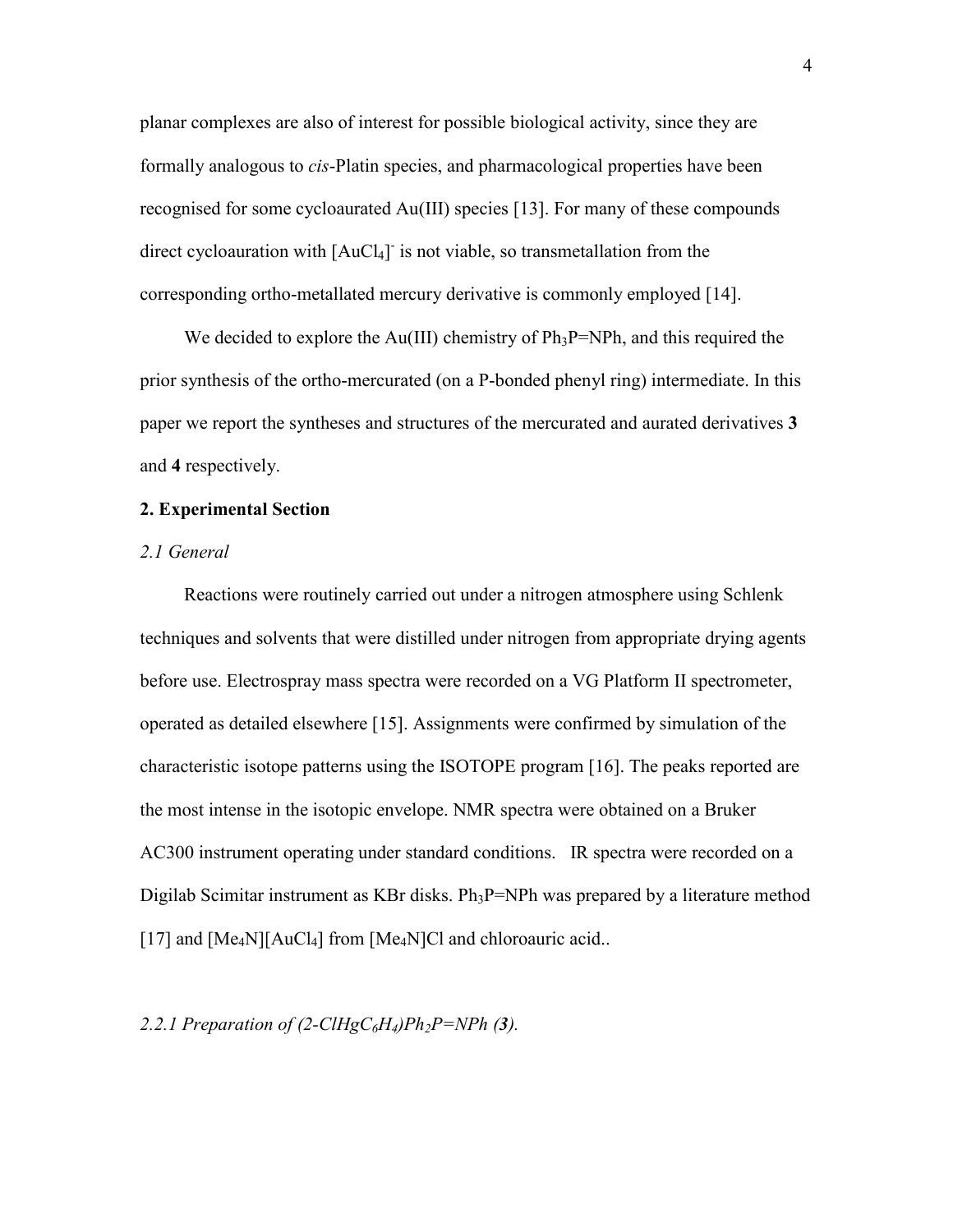(a)  $Ph_3P=NPh$  (1.0 g, 2.83 mmol) was dissolved in dry, degassed ether (30 mL). A solution of BuLi in hexane  $(1.6 \text{ mol L}^{-1}, 2.0 \text{ mL}, 3.2 \text{ mmol})$  was added and the mixture was stirred for 3 h. After cooling to -84°C with an ethyl acetate slush bath, a solution of  $HgCl<sub>2</sub>$  (0.84 g, 3.1 mmol) in thf (10 mL) was added. The solution was allowed to slowly warm to room temperature, and stirring was continued for 24 h. The solvent was evaporated under vacuum and the residue extracted with  $CH_2Cl_2$  (20 mL). After filtration and evaporation the residue was redissolved in the minimum volume of  $CH<sub>2</sub>Cl<sub>2</sub>$  and stored at -20 $^{\circ}$ C to give off-white crystals of  $(2\text{-}C1HgC_6H_4)Ph_2P=NPh (0.41 g, 25\%).$ Found: C 49.62, H 3.61, N 2.31%; C<sub>24</sub>H<sub>19</sub>NPClHg requires C 48.99, H 3.25, N 2.38%; NMR (CDCl<sub>3</sub>): <sup>1</sup>H:  $\delta$  6.71-6.75, 6.93-6.96, 7.02-7.07, 7.28-7.33, 7.44-7.5, 7.68-7.73 (all m, Ar-H); <sup>13</sup>C: δ 119.4 (s), 124.0 (d, *J*<sub>PC</sub>=14.7 Hz), 128.3 (d, *J*<sub>PC</sub>=14.6 Hz), 128.0 (s), 129.2 (s), 129.4 (s), 130.0 (s), 130.8 (s), 131.8 (d, *J*<sub>PC</sub>=3.1 Hz), 132.6 (d, *J*<sub>PC</sub>=2.9 Hz), 133.3 (s), 133.3 (s), 133.4 (s), 133.5 (s), 135.8 (s), 137.1 (s), 138.5 (d, *J*<sub>PC</sub>=12.4 Hz), 149.0 (s); <sup>31</sup>P  $\delta$  8.6, <sup>3</sup>J(<sup>199</sup>Hg-P) 326 Hz. ESMS (MeOH) m/z 612 [M+Na]<sup>+</sup>, 590 [M+H]<sup>+</sup>. IR  $v(P=N)$  1304 cm<sup>-1</sup>.

(b) A N<sub>2</sub>-flushed Schlenk flask was charged with PhBr  $(0.30 \text{ mL}, 0.44 \text{ g}, 2.8 \text{ mmol})$  and Et<sub>2</sub>O (10 mL). A solution of BuLi (2 mL of 1.6 mol  $L^{-1}$  solution, 3.2 mmol) was added and the mixture stirred for 15 min. Solid  $Ph_3P=NPh$  (1.0 g, 2.8 mmol) was added in one portion. The solution turned orange as the solid dissolved and then a yellow precipitate formed. After stirring for 1.5 h,  $HgCl<sub>2</sub>$  (0.82 g, 3.0 mmol) was added in one portion. The mixture became colourless, with a white precipitate forming. After 1 h the solvent was evaporated and the residue extracted with  $CH_2Cl_2$  (2 x 10 mL). The filtered extracts were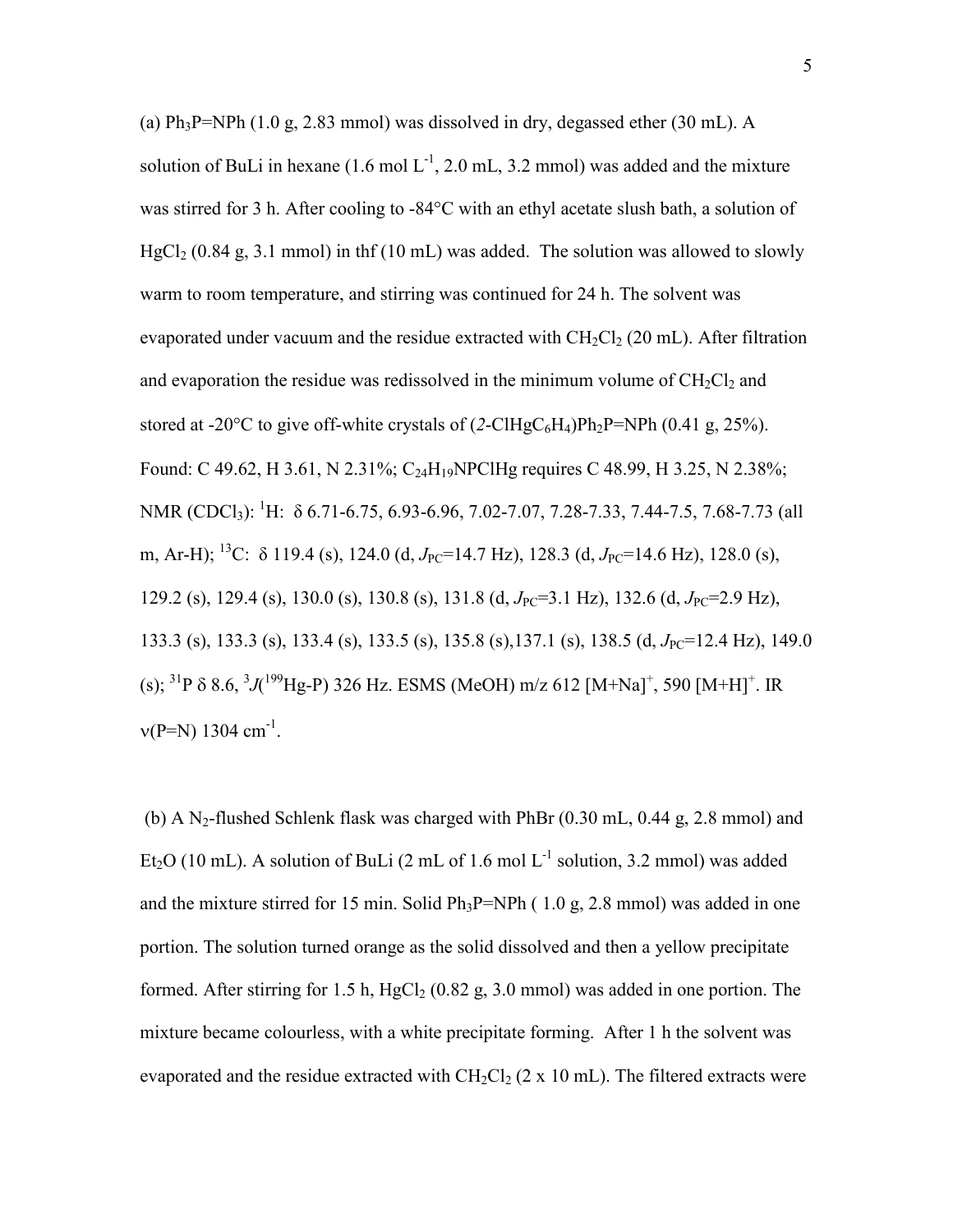treated with  $Et<sub>2</sub>O$  (20 mL) and crystals of the product formed after storing at -20 $^{\circ}$ C overnight (1.01 g, 60%).

## 2.2.2 Preparation of  $(2\text{-}Cl<sub>2</sub>AuC<sub>6</sub>H<sub>4</sub>)Ph<sub>2</sub>P=NPh (4)$ .

 $(2\text{-}CIHgC_6H_4)Ph_2P=NPh (0.35 g, 0.59 mmol)$  was dissolved in degassed acetonitrile (30) mL). [Me<sub>4</sub>N][AuCl<sub>4</sub>] (0.24 g, 0.59 mmol) and [Me<sub>4</sub>N]Cl (0.06 g, 0.55 mmol) were added and the flask was wrapped in foil to exclude light. The mixture was stirred for 2 d. The solvent was evaporated under vacuum and the residue was dissolved in  $CH_2Cl_2$ . Filtration removed the white by-product  $[Me_4N][HgCl_3]$ . The filtrate was slowly evaporated until the first sign of crystallisation and was stored at -20°C overnight to give yellow crystals of  $(2-Cl_2AuC_6H_4)Ph_2P=NPh$  (0.217 g, 59%). Found: C 43.23, H 2.95, N 2.10%;  $C_{24}H_{19}NPCl_2Au.CH_2Cl_2$  requires C 42.68, H 3.01, N 1.99%; NMR (CDCl<sub>3</sub>): <sup>1</sup>H:  $\delta$  5.30  $(s, CH_2Cl_2), 6.97-7.13, 7.30-7.36, 7.41-7.52, 7.54-7.58, 7.68-7.77, 8.40-8.42$  (all m, Ar-H); <sup>13</sup>C:  $\delta$  124.1 (s), 125.3 (s), 126.2 (d, J<sub>PC</sub>=2.0 Hz), 128.3 (s), 128.4 (d, J<sub>PC</sub>=1.4 Hz), 128.5 (s), 129.5 (s), 129.6 (s), 129.7 (d, J<sub>PC</sub>=18 Hz), 129.8 (s), 133.4 (s), 133.5 (s), 133.6 (s), 133.8 (d, J<sub>PC</sub>=3 Hz), 134.5 (d, J<sub>PC</sub>=2.8 Hz), 142.7 (s), 149.5 (s), 149.7 (s); <sup>31</sup>P  $\delta$  65.6. ESMS (MeOH) m/z 616 [M-Cl+MeOH]<sup>+</sup>, 584 [M-Cl]<sup>+</sup>. IR  $v(P=N)$  1244 cm<sup>-1</sup>.

#### *2.3 X-ray crystallography*

X-ray intensity data were collected on a Siemens SMART CCD diffractometer using standard procedures and software. Empirical absorption corrections were applied (SADABS [18]). Structures were solved by direct methods and developed and refined on  $F<sup>2</sup>$  using the SHELX programmes [19] operating under WinGX [20]. Hydrogen atoms were included in calculated positions.

2.3.1 Structure of of  $(2\text{-}CHgC_6H_4)Ph_2P=NPh$  (**3**).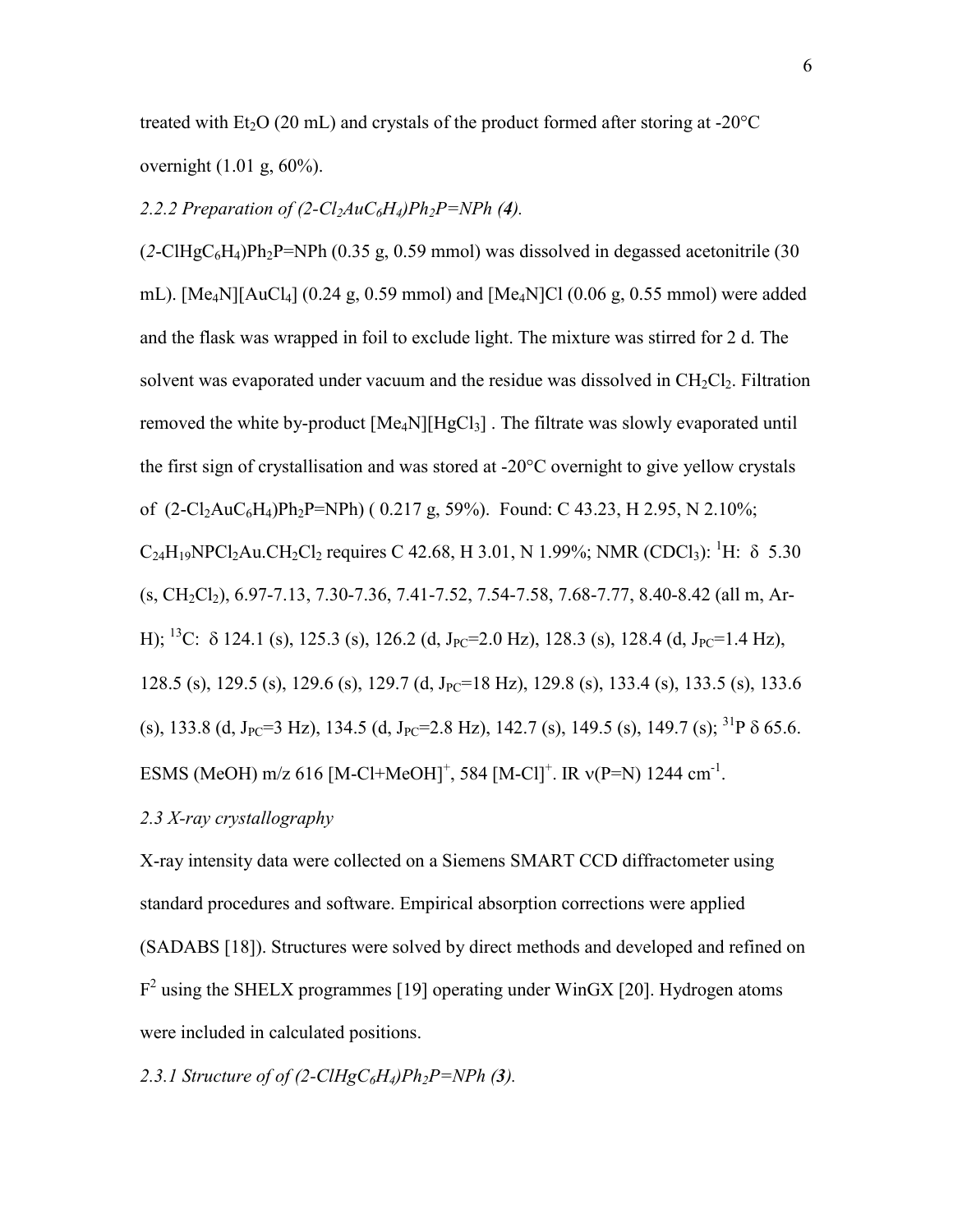Colourless block crystals of 3 were obtained from CH<sub>2</sub>Cl<sub>2</sub>.

*Crystal data*:  $C_{24}H_{19}NPCHg$ ,  $M = 588.41$ , monoclinic, space group  $P_{1}/c$ , a =  $10.2061(1)$ ,  $b = 12.8252(2)$ ,  $c = 16.1800(1)$  Å,  $\beta = 104.713(1)$ °, U 2048.44(4) Å<sup>3</sup>, T 83 K,  $Z = 4$ ,  $D_{\text{calc}} = 1.908$  g cm<sup>-3</sup>,  $\mu$ (Mo-K<sub>a</sub>) = 7.732 mm<sup>-1</sup>, F(000) 1128; 12073 reflections collected with  $2^{\circ} < \theta < 26^{\circ}$ , 4175 unique (R<sub>int</sub> 0.0162) used after correction for absorption (T<sub>max, min</sub> 0.307, 0.157). Crystal dimensions 0.38 x 0.24 x 0.20 mm<sup>3</sup>. Refinement on  $F^2$ gave  $R_1$  0.0177 [I > 2 $\sigma$  (I)] and w $R_2$  0.0427 (all data), GoF 1.164. The structure of 3 is illustrated in Figure 1, with selected bond parameters summarised in Table 1 2.3.2 Structure of of  $(2 - Cl_2AuC_6H_4)Ph_2P = NPh_2Cl_2(4.CH_2Cl_2)$ .

Yellow crystals of 4 as the mono solvate were obtained from  $CH_2Cl_2$ .

*Crystal data*:  $C_{24}H_{19}NPCl<sub>2</sub>Au.CH<sub>2</sub>Cl<sub>2</sub>, M = 705.16$ , orthorhombic, space group  $P2_12_12_1$ , a  $= 9.3827(4)$ , b = 13.5335(6), c = 19.5831(9) Å, U 2486.7(2) Å<sup>3</sup>, T 83 K, Z = 4, D<sub>calc</sub> = 1.884 g cm<sup>-3</sup>,  $\mu$ (Mo-K<sub>a</sub>) = 6.425 mm<sup>-1</sup>, F(000) 1360; 15096 reflections collected with 2°  $< \theta < 26^{\circ}$ , 5065 unique (R<sub>int</sub> 0.0211) used after correction for absorption (T<sub>max, min</sub> 0.360, 0.286). Crystal dimensions 0.26 x 0.24 x 0.20 mm<sup>3</sup>. Refinement on  $F^2$  gave R<sub>1</sub> 0.0220 [I  $> 2\sigma$  (I)] and wR<sub>2</sub> 0.0535 (all data), GoF 1.004, Flack x parameter 0.010(5). The structure of **4** is illustrated in Figure 2, with selected bond parameters summarised in Table 1

## *2.4 Biological activity.*

An assay of the gold compound **3** against a P388 Murine Leukemia cell line was performed by the Marine Chemistry Group, University of Canterbury, New Zealand. Details are published elsewhere [12]. This gave an  $IC_{50}$  of 7546 ng ml<sup>-1</sup> or 10.7  $\mu$ M.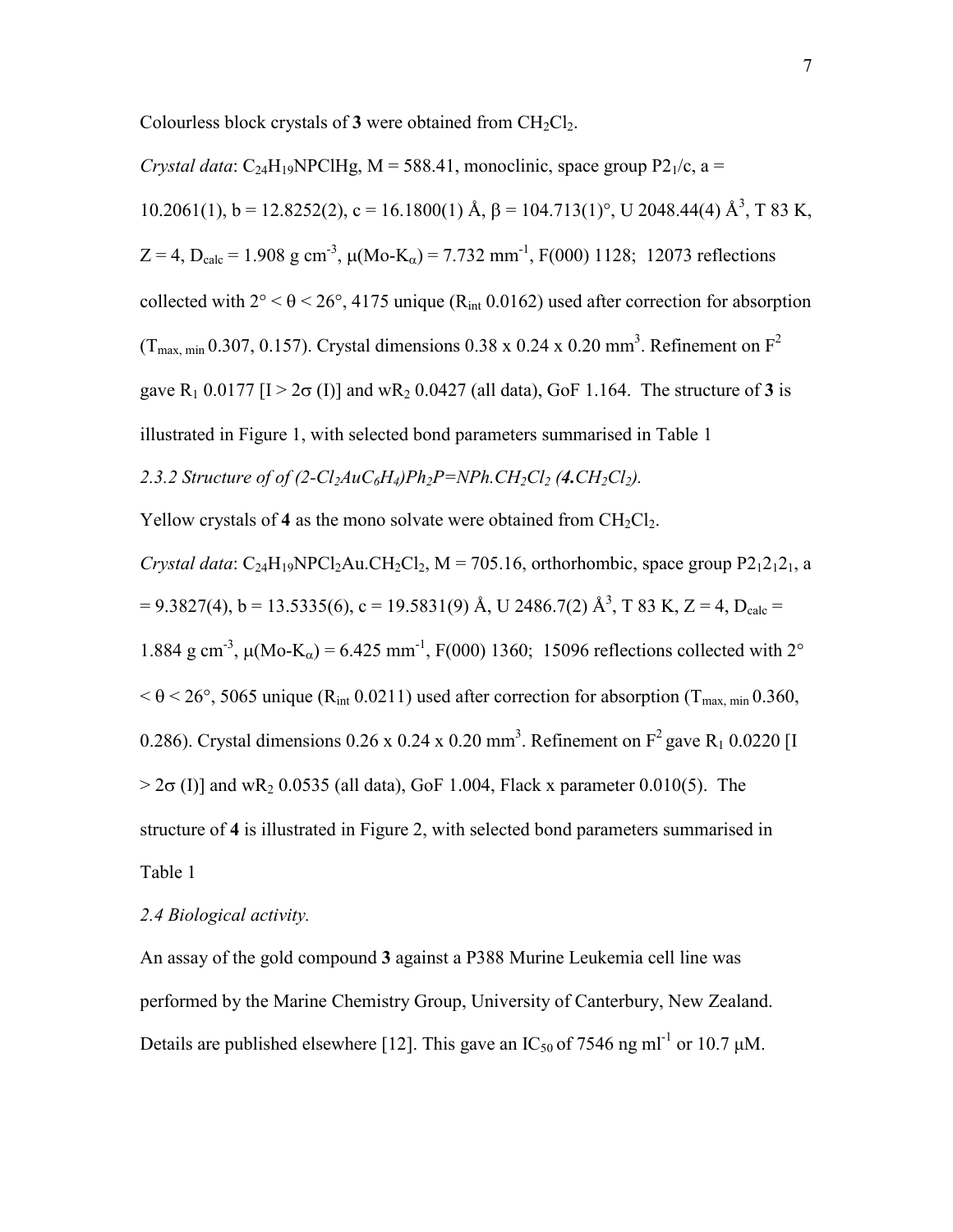### **3 Results and discussion**

#### *3.1 Synthesis and properties of 3.*

Since it is known that direct mercuration of  $Ph_3P=NPh$  occurs at the N-bonded phenyl ring [5], we have developed a synthesis of the derivative of  $Ph_3P=NPh$  with mercury on the P-bonded phenyl ring via an intermediate lithiated species [c.f. 7,8], as in Scheme 1.





This provided moderate yields of **3**, with the mercury attached to one of the P-bonded phenyl groups. This is the isomer of the compound produced from a direct mercuration reaction, where attachment is on the N-bonded phenyl group [5]. Initially lithiation was carried out with BuLi. Examination of the crude reaction mixture by electrospray mass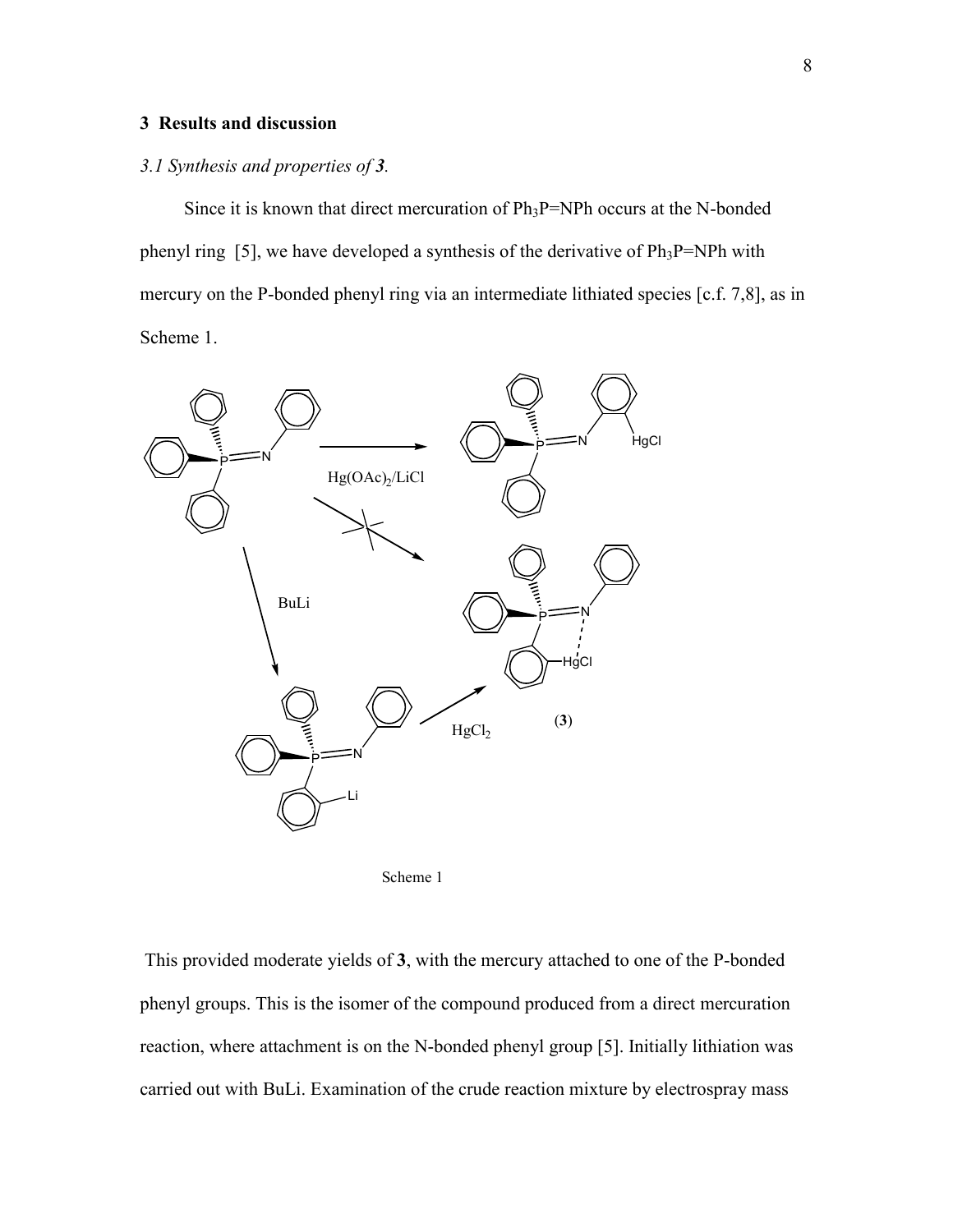spectrometry showed the presence of several by-products, including Bu(2-

ClHgC<sub>6</sub>H<sub>4</sub>)PhP=NPh. An early paper on the lithiation of Ph<sub>3</sub>P=NPh showed that exchange of groups on phosphorus occurred readily with BuLi [21]. Hence the method was modified by producing PhLi *in situ* (from Li/Br exchange between PhBr and BuLi) before adding Ph3P=NPh. This led to much improved yields of **3**.

The new compound was characterised by elemental analysis and  ${}^{1}H, {}^{13}C$  and  ${}^{31}P$  NMR spectroscopy. The <sup>31</sup>P signal for **3** comes at  $\delta$  8.6 ppm, the relatively small shift from that at 3.6 ppm for the free ligand suggesting a simple metallation rather than a cyclometallated species involving coordination of the N atom to Hg as well [22]. The appearance of  $199$ Hg satellites on the P signal strongly supported metallation at a Pbonded, rather than an N-bonded, phenyl ring. To confirm this a single-crystal X-ray structure determination was carried out. The molecule is shown in Figure 1. It confirms the position of the -HgCl group at an *ortho* site on a P-bonded phenyl ring. The geometry at Hg shows a small deviation from linearity [C-Hg-Cl  $170.16(8)$ °] and a smaller P(1)-C(11)-C(12) angle of 106.8(1)<sup>o</sup> than the other two P(1)-C(11)-C angles [av. 115.9(1)<sup>o</sup>]. These accommodate a weak  $N(1)$ ... Hg(1) interaction {2.637(2) Å c.f. a normal Hg-N(imine) bond of ca 2.25 Å [23]} which is obviously significant but is not sufficient to regard **3** as a true cyclometallated derivative. However it is sufficient to constrain an overall conformation where the pseudo-cyclic ring is planar to within  $\pm 0.13$  Å. The Nbonded phenyl ring is twisted 8° from this plane, compared with the free ligand where the corresponding twist is 11° (c.f. the true cyclometallated complexes discussed below). Only small differences are seen for the rest of the ligand when compared to  $Ph_3P=NPh$ itself [24].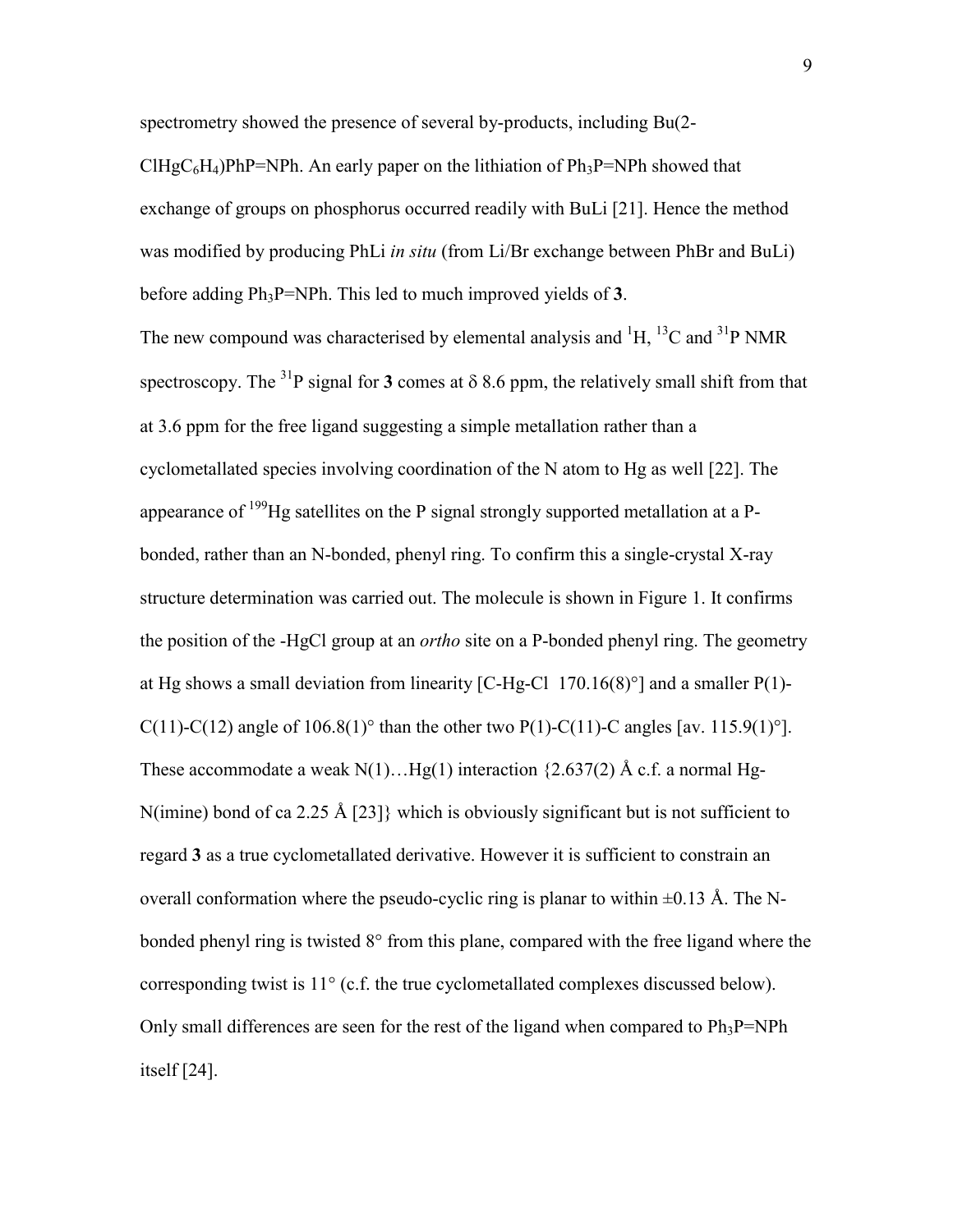The electrospray mass spectrum of **3** in methanol gave a strong peak at *m/z* 590 which corresponds to the  $[M+H]^+$  ion, which suggests that the N atom is available for chemical ionisation by protonation, and not obstructed by the weak Hg…N interaction.

## *3.2 Synthesis and properties of 4.*

Compound **4** is conveniently prepared by a simple transmetallation reaction between the mercury compound 3 and [AuCl<sub>4</sub>]<sup>-</sup>, Scheme 2, following the precedents established for other potential C,N bonding ligands [14].



Scheme 2

The electrospray mass spectrum in methanol showed major peaks at *m/z* 584 and 616 which can be assigned to  $[M-Cl^+]$  and  $[M-Cl^+]$  respectively. In this case there is no  $[M+H]$ <sup>+</sup> signal at m/z 619, indicating that the N atom is no longer available for protonation. The <sup>31</sup>P NMR signal at  $\delta$  65 ppm shows a large shift from the free ligand (and from the value in **3**) consistent with incorporation into a five-membered metallocyclic ring [22]. One of the advantages of having a phosphorus atom in the ligand is that the large changes in 31P chemical shifts from non-cyclised to cyclised forms is potentially useful for examining the reactivity of cycloaurated systems – in the  $(damp)AuCl<sub>2</sub> complexes some ligands displaced the N-donor atom; corresponding$ opening of the metallocyclic ring for **4** could be readily screened using 31P NMR. Full cyclometallation was confirmed by the crystal structure determination which revealed the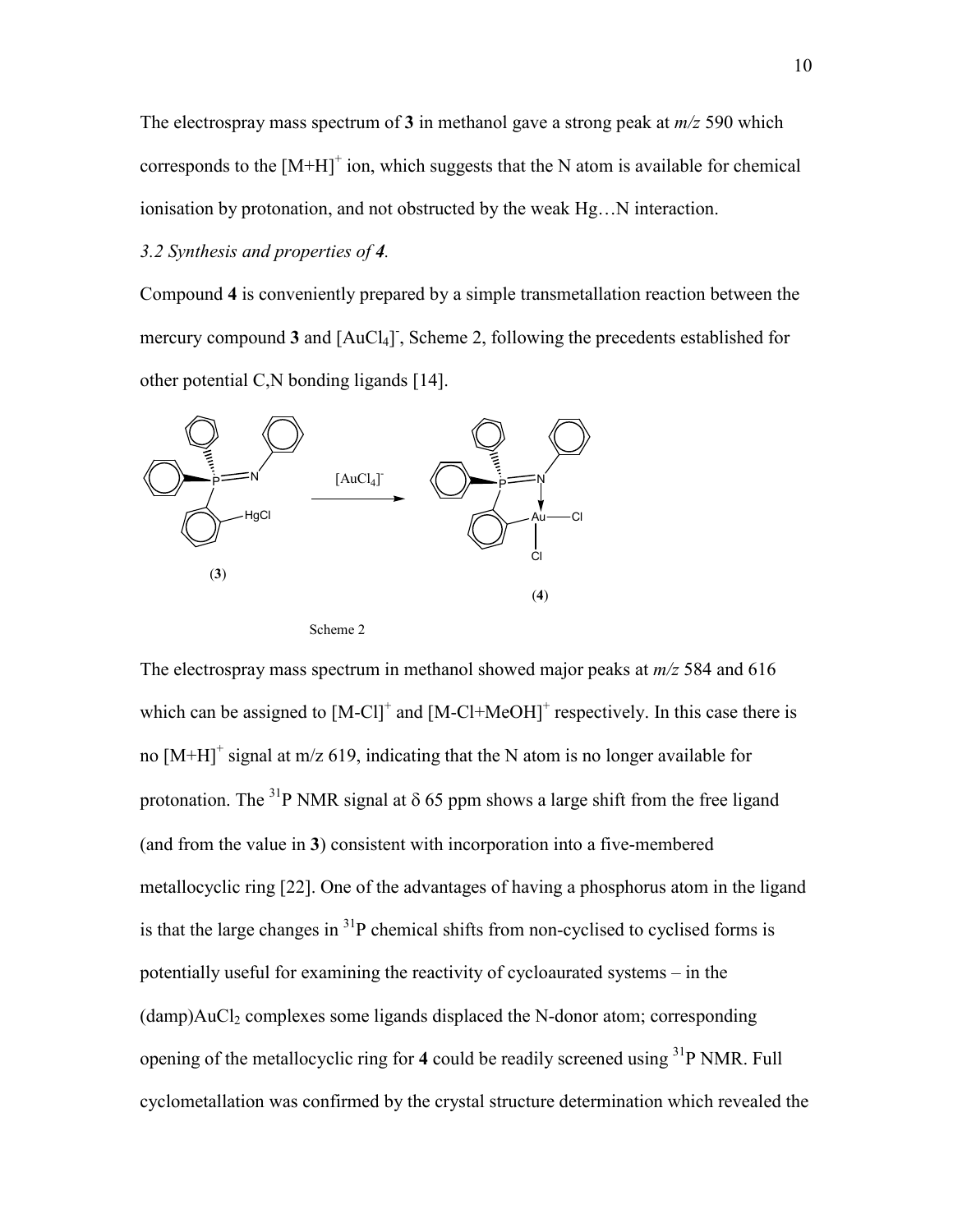molecule shown in Fig 2. This has a square planar (to  $\pm$  0.05 Å) Au(III) centre, attached to two Cl ligands, and to the N and an *ortho*-C atom of the  $Ph_3P=NPh$  ligand. This generates a five-membered metallocyclic ring which is significantly puckered, with deviations of  $+0.24$  [N(1)] and  $-0.20$  Å [P(1)] from the least-squares plane. The metallocyclic plane and the Au coordination plane are twisted to give an angle of 14° between them. In the related cyclomanganated derivative **2** the metallocyclic ring was essentially planar, so there is clearly flexibility in these rings arising from the incorporation of the  $sp^3$  P atom. The Au-N(1) and Au-C(12) distances are the same length  $(2.035(4)$  Å) and give a N(1)-Au(1)-C(12) angle of 84.9(2)°, very similar to that in the orthomanganated example [6], suggesting the 'bite' is relatively rigid. In this example the N-bonded phenyl ring is twisted to 54° from the metallocycle plane. The strong bonding of the N atom to Au has lengthened both the  $P=N$  and the N(1)-C(41) bonds compared to the free ligand [25], and to the mercurated example **3**. Finally, the higher *trans*-influence of C *vs* N is reflected in the longer Au-Cl(1) distance compared to Au-Cl(2).

The biological activity of the gold(III) compound **3** was screened against a P388 Murine Leukaemia cell line, and showed an  $IC_{50}$  value of 7546 ng ml<sup>-1</sup> (11  $\mu$ M). This represents significant activity, but is less than for other cyclometallated species [12]. Compound **3** was poorly soluble in biologically relevant solvents so derivatives modified to improve hydrophilicity can be expected to show higher activity.

#### **4. Conclusions.**

We have shown that  $Ph_3P=NPh$  forms stable mercury and gold derivatives with metallation at an *ortho*-carbon atom of a P-bonded phenyl group via a lithiated intermediate. The gold compound forms a strong secondary interaction with the nitrogen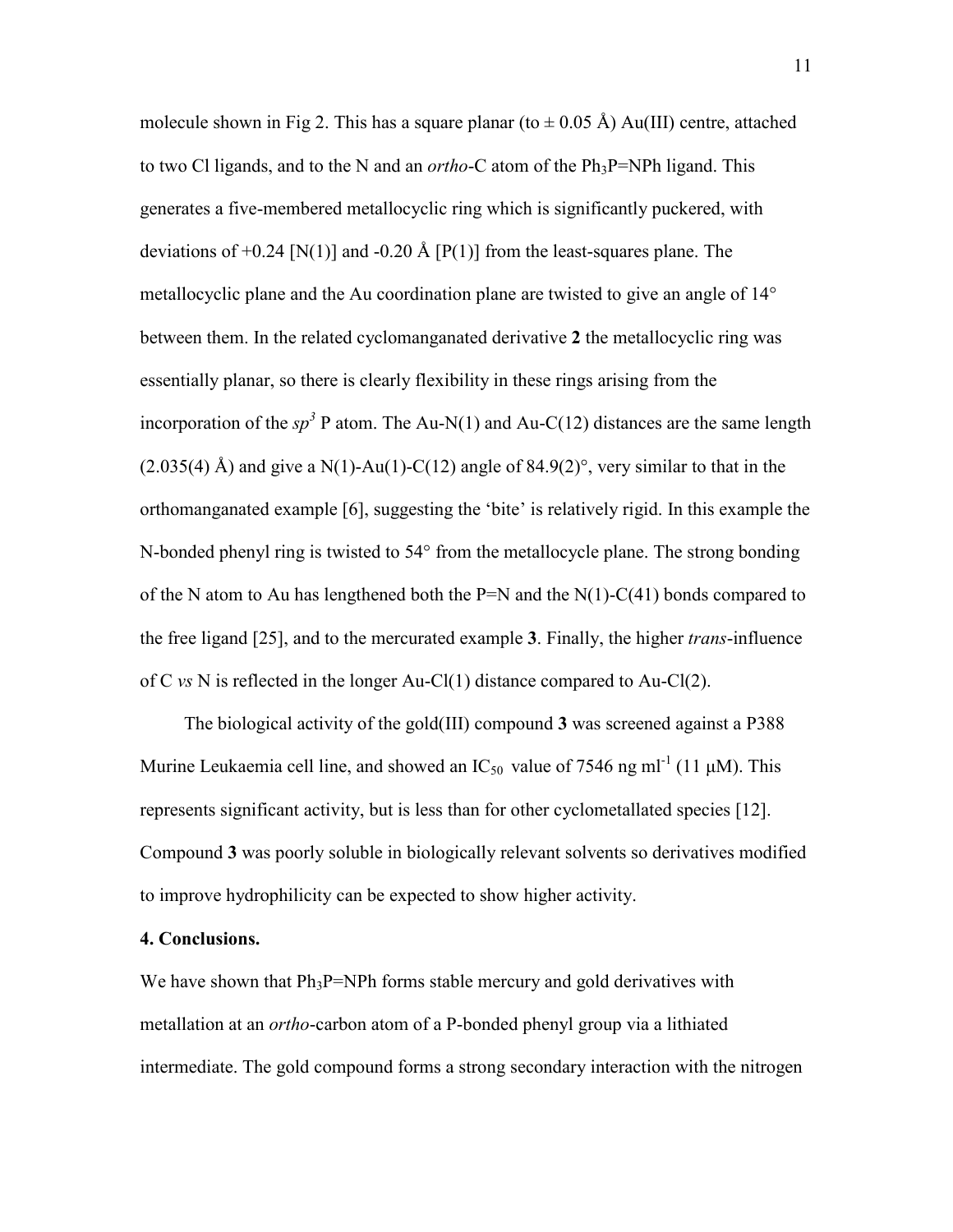atom, but there is only a weak one for the mercury example. The mercury compound should find extensive use in preparing cyclometallated complexes of other metals by transmetallation, while the gold complex would be a good precursor for an extensive range of new derivatives by ligand exchange reactions with the labile Cl groups. The compounds reported here using  $Ph_3P=NPh$  can be regarded as the prototypes for an extensive series given the ease with which the substituents on the P and N atoms can be varied to tune the steric, electronic and physical properties of the ligand.

#### **5. Supplementary material.**

Crystallographic data for the structural analyses have been deposited with the Cambridge Crystallographic Data Centre, CCDC no 293123 and 293124. Copies of this information may be obtained free of charge from the Director, CCDC, 12 Union Rd., Cambridge CB2 1EZ, UK (Fax: +44-1223-336033; e-mail: deposit@ccdc.cam.ac.uk or www: http://www.ccdc.cam.ac.uk).

#### **Acknowledgements**

We thank Dr Tania Groutso, University of Auckland, for collection of X-ray intensity data.

#### **References.**

- 1. A. W. Johnson, Ylides and Imines of Phosphorus, Wiley, New York, 1993.
- 2. H. Staudinger and J. Meyer, Helv. Chim. Acta, 2 (1919) 635; Y. G. Gololobov and L. F. Kasukhin, Tetrahedron, 37 (1981) 437.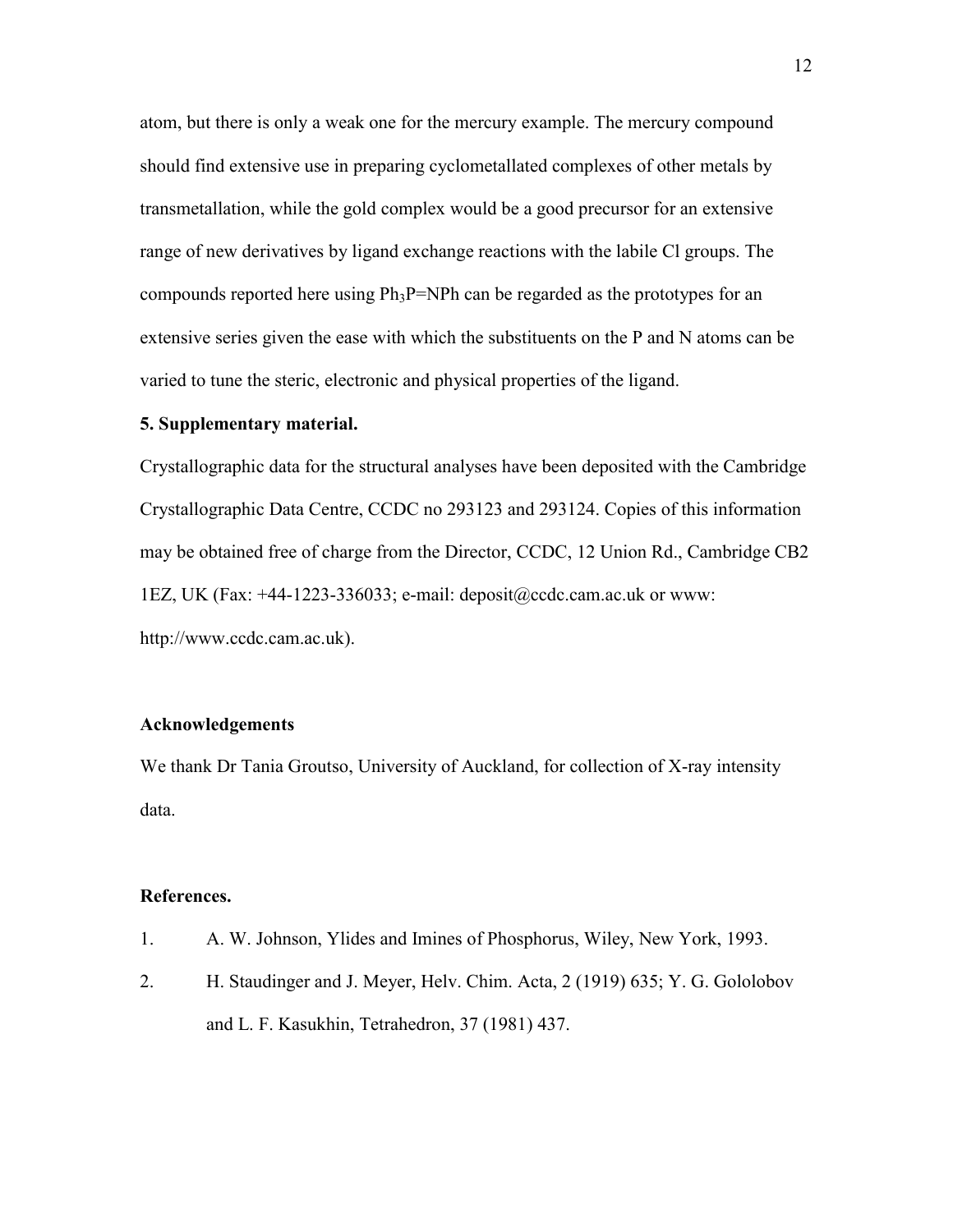- 3. A. V. Kirsanov, Isv. Akad. Nauk SSSR (1950) 426 [Chem. Abstr 45 (1951) 1503]; L. Horner and H. Oedinger, Liebigs Ann. Chem., 627 (1959) 142;
- 4. H. Alper, J. Organometal. Chem., 127 (1977) 385.
- 5. J. Vicente, J. A. Abad, R. Clemente, J. Lopez-Serrano, M. C. Ramirez de Arellano, P. G. Jones and D. Bautista, Organometallics, 22 (2003) 4248.
- 6. M. A. Leeson, B. K. Nicholson and M. R. Olsen, J. Organometal. Chem., 579 (1999) 243.
- 7. P. Wei, K. T. K. Chan, D. W. Stephan, Dalton Trans., (2003) 3804; K. T. K. Chan, L. P. Spencer, J. D. Masuda, J. S. J. McCahill, P. Wei and D. W. Stephan, Organometallics, 23 (2004) 381.
- 8. S. Wingerter, H. Gornitzka, G. Bertrand and D. Stalke, Eur. J. Inorg. Chem., (1999) 173; S. Wingerter, H. Gornitzka, R.Bertermann, S. K. Pandey, J. Rocha and D. Stalke, Organometallics, 19 (2000) 3890.
- 9. W. Henderson, Adv. Organometal. Chem., accepted, 2006; M. B. Dinger, W. Henderson, J. Organometal. Chem., 560 (1998) 233; W. Henderson, B. K. Nicholson, S. J. Faville, D. Fan, J. D. Ranford, J. Organometal. Chem., 631 (2001) 41.
- 10. M. B. Dinger, W. Henderson, J. Organometal. Chem., 557 (1998) 231; M. B. Dinger, W. Henderson, J. Organometal. Chem., 577 (1999) 219; W. Henderson, B. K. Nicholson and A. G. Oliver, J. Organometal. Chem., 620 (2001) 182.
- 11. M. A. Cinellu, A. Zucca, S. Stoccoro, G. Minghetti, M. Manassero and M. Sansoni, J. Chem. Soc., Dalton Trans., (1995) 2865; Y. Fuchita, H. Ieda, A.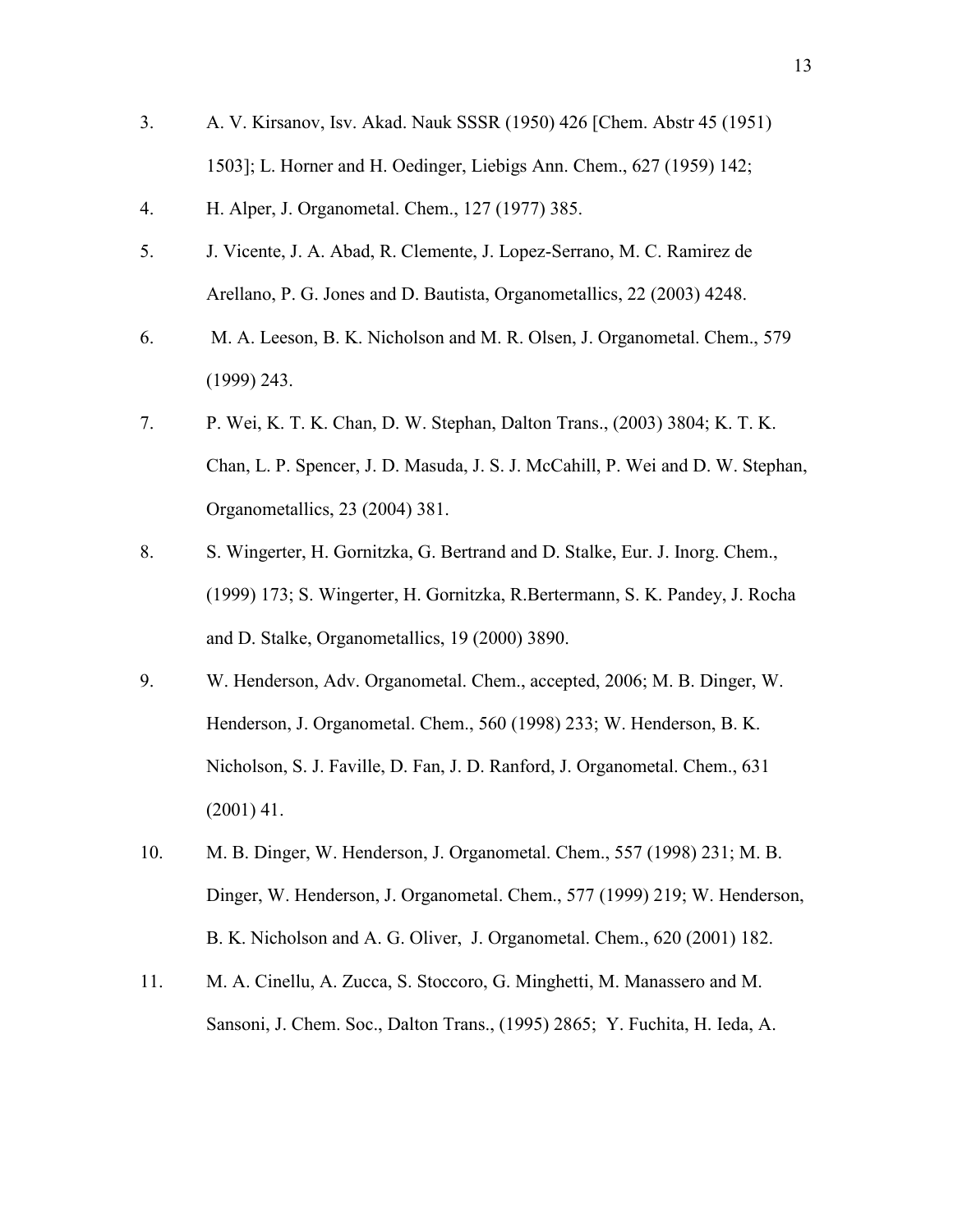Kayama, J. Kinoshita-Nagaoka, H. Kawano, S. Kameda and M. Mikuriya, J. Chem. Soc., Dalton Trans., (1998) 4095.

- 12. W. Henderson, B. K. Nicholson and A. W. Wilkins, J. Organometal. Chem., 690 (2005) 4971.
- 13. R. V. Parish, Metal Based Drugs, 6 (1999) 271; R. V. Parish, B. P. Howe, J. P. Wright, J. Mack, R. G. Pritchard, R. G. Buckley, A. M. Elsome and S. P. Fricker, Inorg. Chem., 35 (1996) 1659; R. G. Buckley, A. M. Elsome, S. P. Fricker, G. R. Henderson, B. R. C. Theobald, R. V. Parish, B. P. Howe and L. R. Kelland, J. Med. Chem., 39 (1996) 5208; U. Abram, K. Ortner, R. Gust, K. Sommer, J. Chem. Soc., Dalton Trans., (2000) 5208; K. Palanichamy and A. C. Ontko, Inorg. Chim. Acta, 359 (2006) 44. See also E. R. T. Tiekink, Crit. Rev. Oncol. Hematol. 42 (2002) 225;
- 14. P. A. Bonnardel, R. V. Parish and R. G. Pritchard, J. Chem. Soc., Dalton Trans., (1996) 3185; R. V. Parish, J. P. Wright and R. G. Pritchard, J. Organometal. Chem., 596 (2000) 165; J. Vicente, M. T. Chicote and M. D. Bermúdez, Inorg. Chim. Acta, 63 (1982) 35; J. Vicente, M. T. Chicote and M. D. Bermúdez, J. Organometal. Chem., 268 (1984) 191; J. Vicente, M. D. Bermúdez, F. J. Carrión and P. G. Jones, Chem Ber., 129 (1996) 1301.
- 15. W. Henderson, B. K. Nicholson and L. J. McCaffrey, Polyhedron, 17 (1998) 4291.
- 16. L. J. Arnold, J. Chem. Educ., 69 (1992) 811.
- 17. W. Wiegraebe and H. Bock, Chem. Ber. 101 (1968) 1414.
- 18. R. H. Blessing, Acta Cryst., A51, (1995) 33.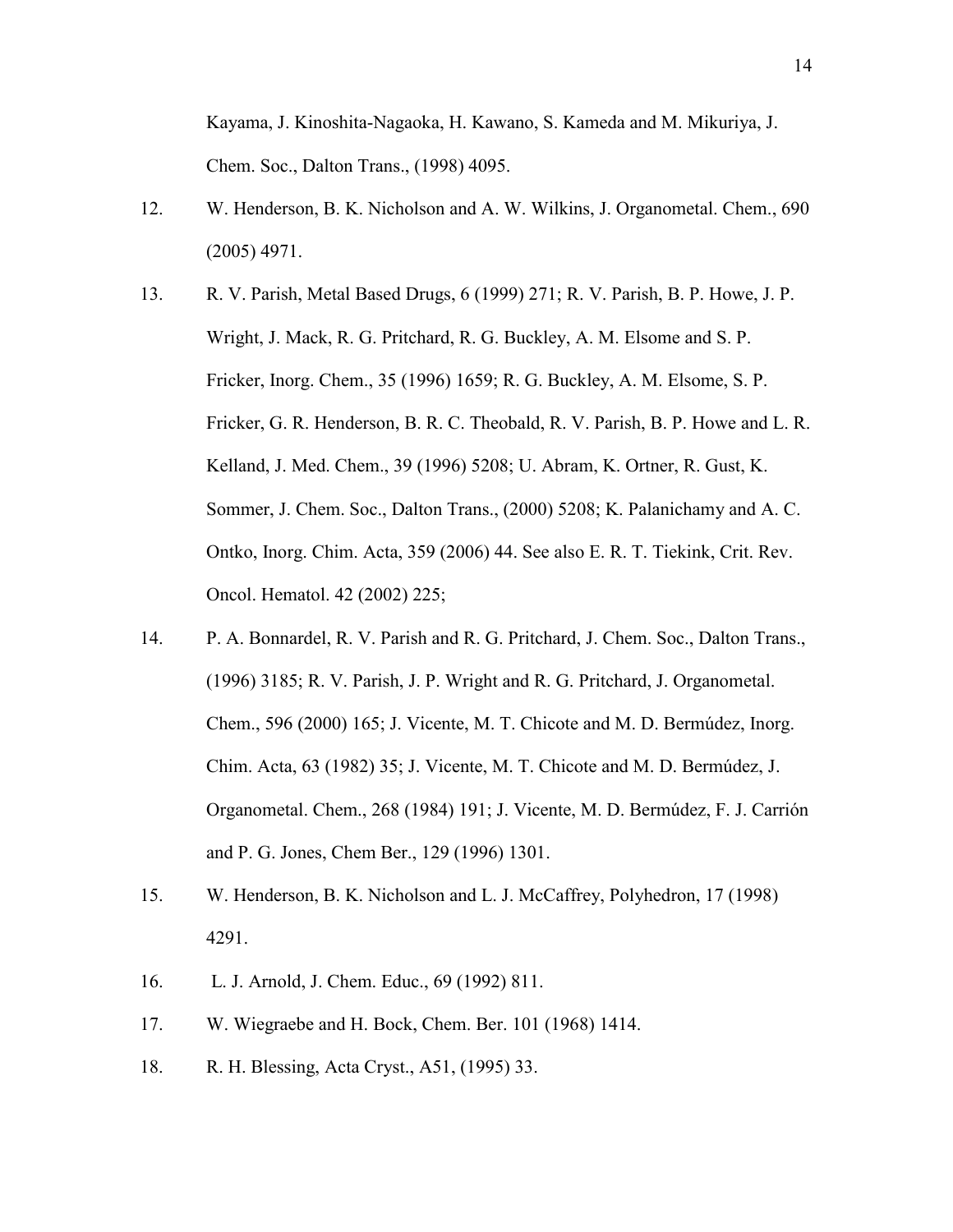- 19. G. M. Sheldrick, SHELX97 Programs for the solution and refinement of crystal structures, University of Göttingen, Germany, 1997.
- 20. L. J. Farrugia, WinGX, Version 1.70.01, University of Glasgow, UK; L. J. Farrugia, J. Appl. Cryst., 32 (1999) 837.
- 21. C. G. Stuckwisch, J. Org. Chem., 41 (1976) 1173.
- 22. P. E. Garrou, Chem. Rev., 81 (1981) 229.
- 23. T. P. Braun, P. A. Gutsch, H. Zimmer, Z. Naturforsch., B54 (1999) 858.
- 24. E. Bohm, K. Dehnicke, J. Beck, W. Hiller, J. Strahle, A. Maurer and D. Fenske, Z. Naturforsch., B43 (1988) 138.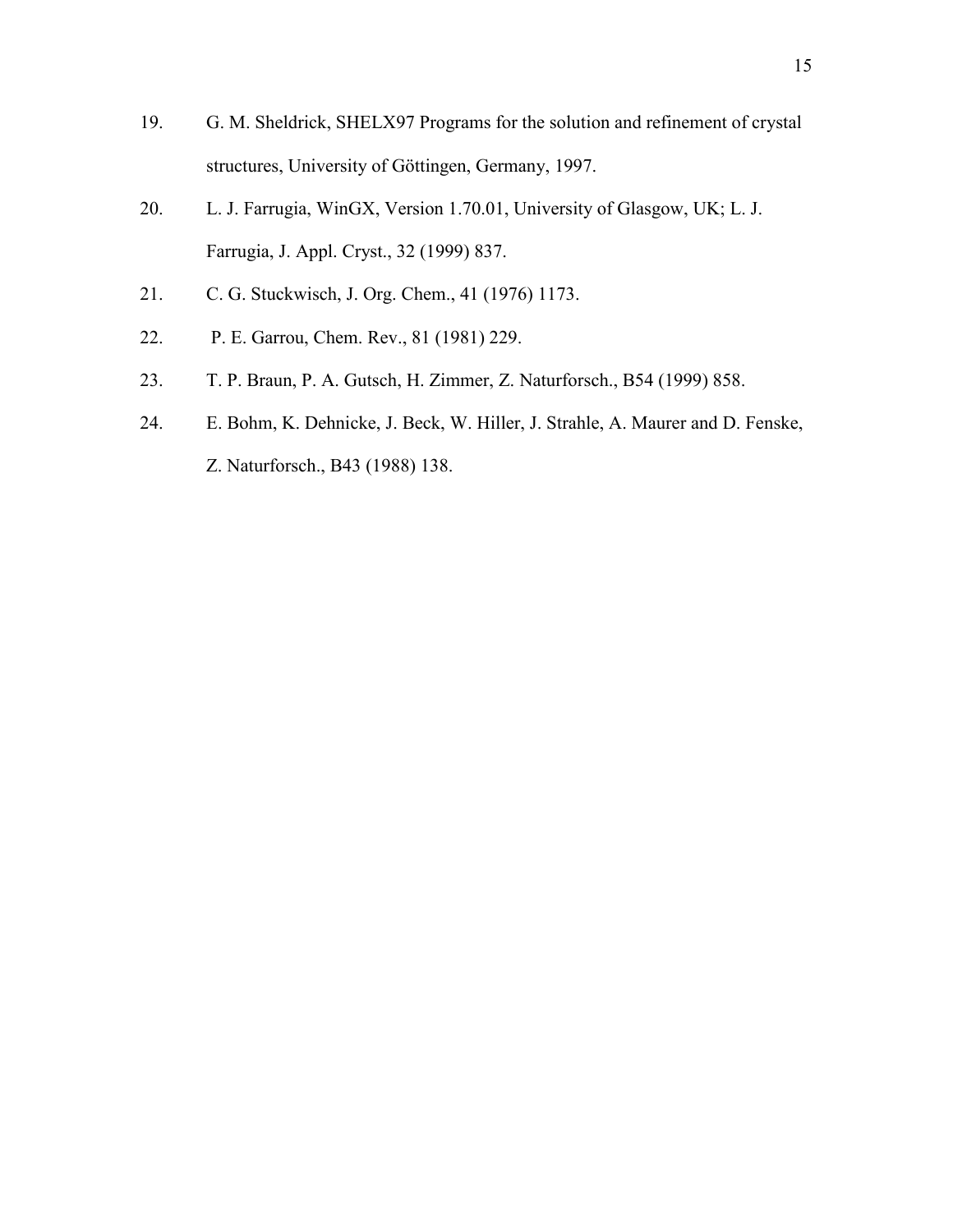## Table 1

# Structural Parameters for the orthomercurated compound **3** and the cycloaurated

# compound **4**.

Bond lengths (Å)

|               | $3, M = Hg$ | 4, $M = Au$ |
|---------------|-------------|-------------|
| $M-C(12)$     | 2.066(3)    | 2.035(5)    |
| $M-N(1)$      | 2.637(2)    | 2.034(4)    |
| $M-Cl(1)$     | 2.3303(7)   | 2.368(1)    |
| $M-Cl(2)$     |             | 2.289(1)    |
| $P(1)-N(1)$   | 1.589(2)    | 1.618(4)    |
| $P(1)-C(11)$  | 1.814(3)    | 1.790(5)    |
| $N(1)-C(41)$  | 1.409(4)    | 1.433(6)    |
| $C(11)-C(12)$ | 1.396(4)    | 1.403(6)    |

Bond Angles (degrees)

|                    | $3, M = Hg$ | $4, M = Au$ |
|--------------------|-------------|-------------|
| $N(1)-M(1)-C(12)$  | 80.07(9)    | 84.86(17)   |
| $C(12)$ -M-Cl(1)   | 170.16(8)   | 174.9(1)    |
| $Cl(1)-M-Cl(2)$    |             | 90.70(4)    |
| $M(1)-N(1)-P(1)$   | 106.7(1)    | 113.2(2)    |
| $P(1)-N(1)-C(41)$  | 126.4(2)    | 123.2(3)    |
| $N(1)$ -P(1)-C(11) | 106.8(1)    | 101.3(2)    |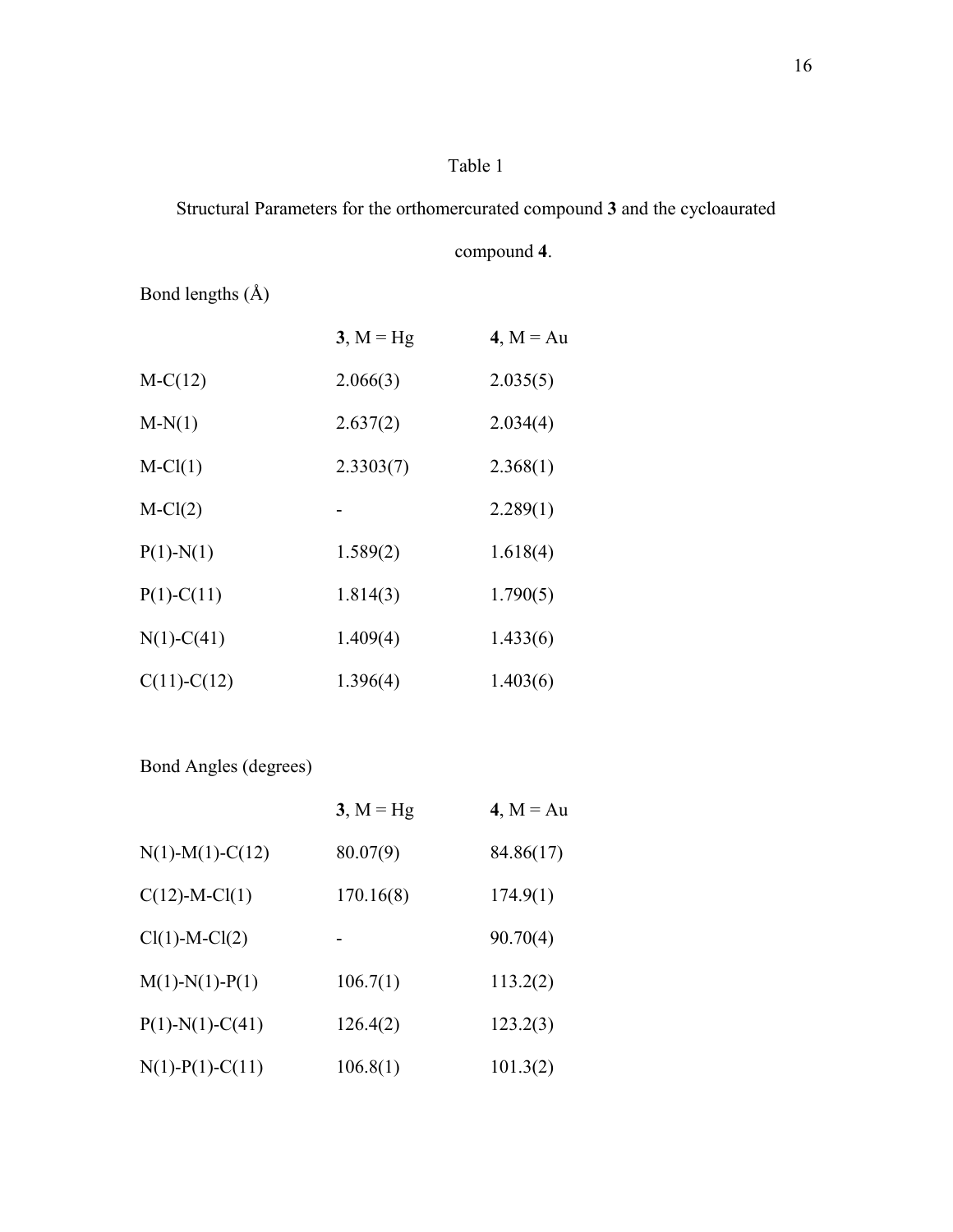Captions to figures.

- Figure 1. The structure of the orthomercurated complex **3**
- Figure 2. The structure of the cycloaurated complex **4**.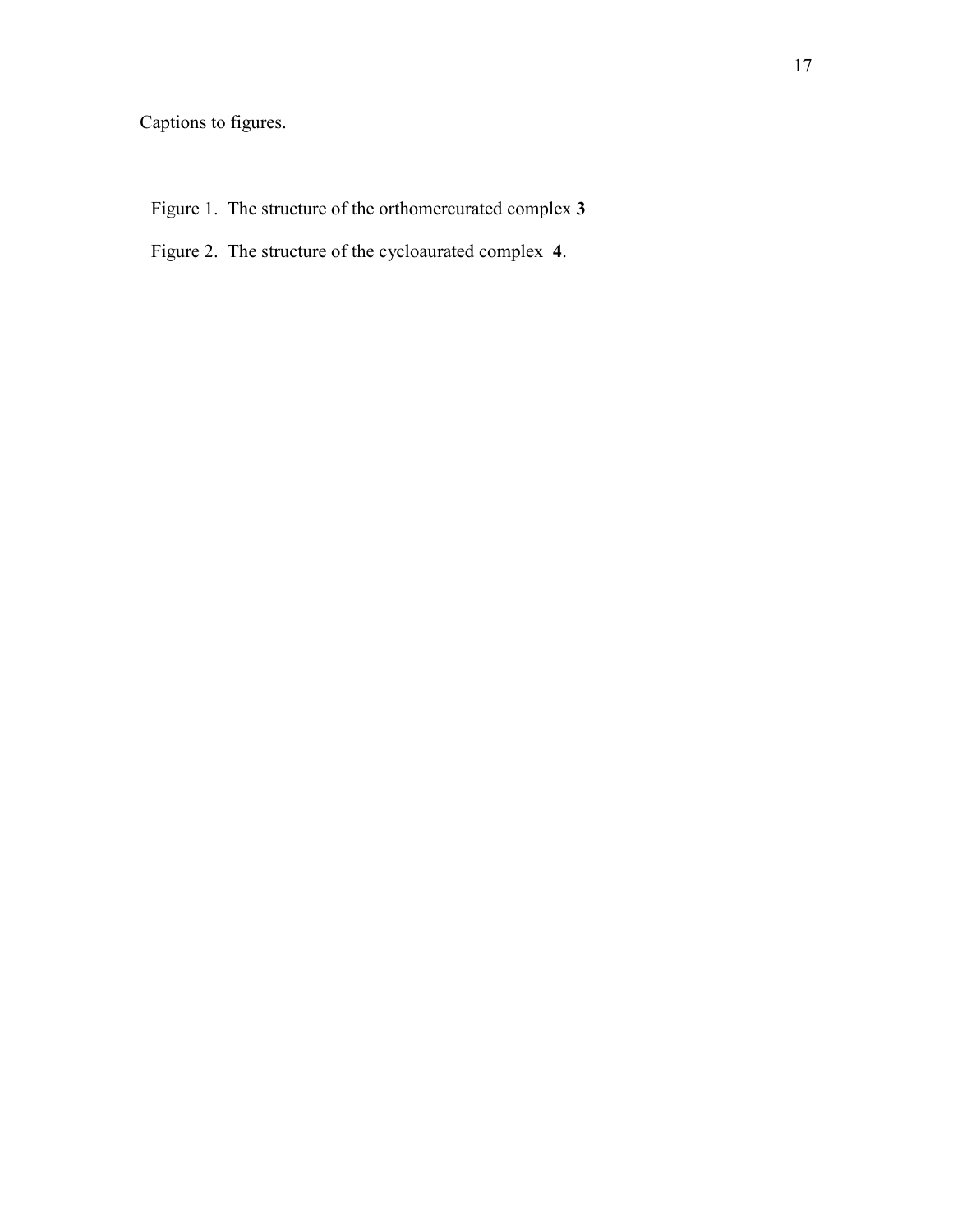

Figure 1